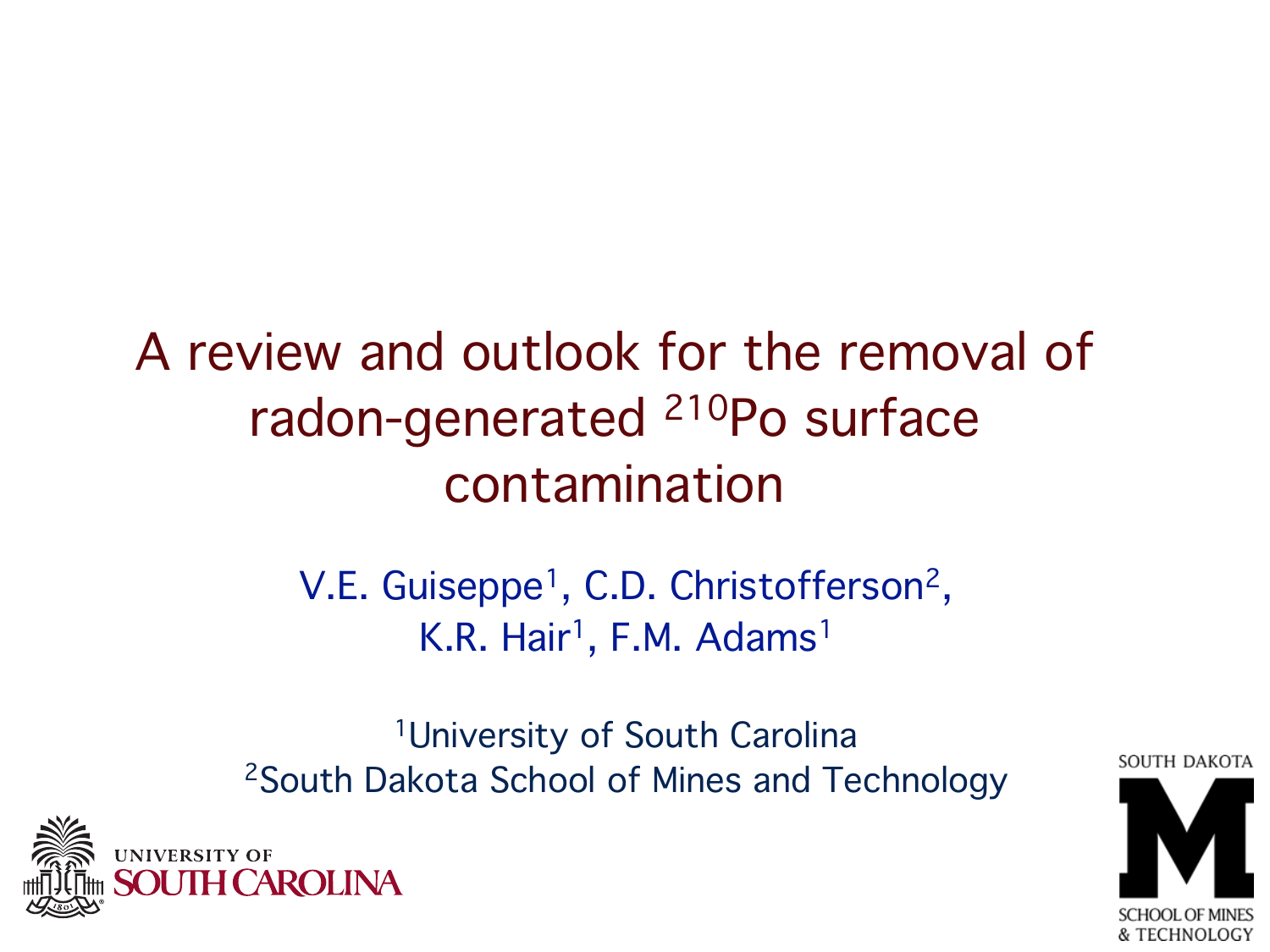### **Motivation**

**Rn 222**

> **Po 218**

> > **214**

**Po 214**

**Pb 210** **Bi 210**

**83**

β

 $160 \mu s$ 

**22 y**

**84**

α

**82**

**86**

**3.82 d**

**3.1 m**

α

**84**

Exposure to radon gas leaves behind progeny on surfaces.

210Pb is long lived 210Po is an alpha emitter

A problem for all low background, rare event searches Degraded alpha can fall into 0νββ region of interest Nuclear recoils and  $(\alpha, n)$  a problem for dark matter detectors All low background experiments study this background Exposure to radon gas leaves behind Rn progeny The short-lived portion of the radon decay chain deposit on a surface 218Po and 214Po alpha decays can recoil the daughter nuclei deeper into a material surface An implanted distribution of <sup>210</sup>Pb down to  $0.05$  - 0.1  $\mu$ m Radon gas can diffuse into the material during exposure **Pb 214 82 Bi 83**  $\alpha$   $\alpha$   $\beta$   $\alpha$   $\beta$   $\beta$   $\alpha$ β **20 m**  $27 \text{ m}$  **Pb**  $\angle 6$   $20 \text{ m}$  **Pb**  $\vert$  5d

Contribution depends on the material (plastics vs metals)

Progeny are then deposited deeper into the subsurface

**138 d**

**Po 210**

**Pb 206**

**84**

**82**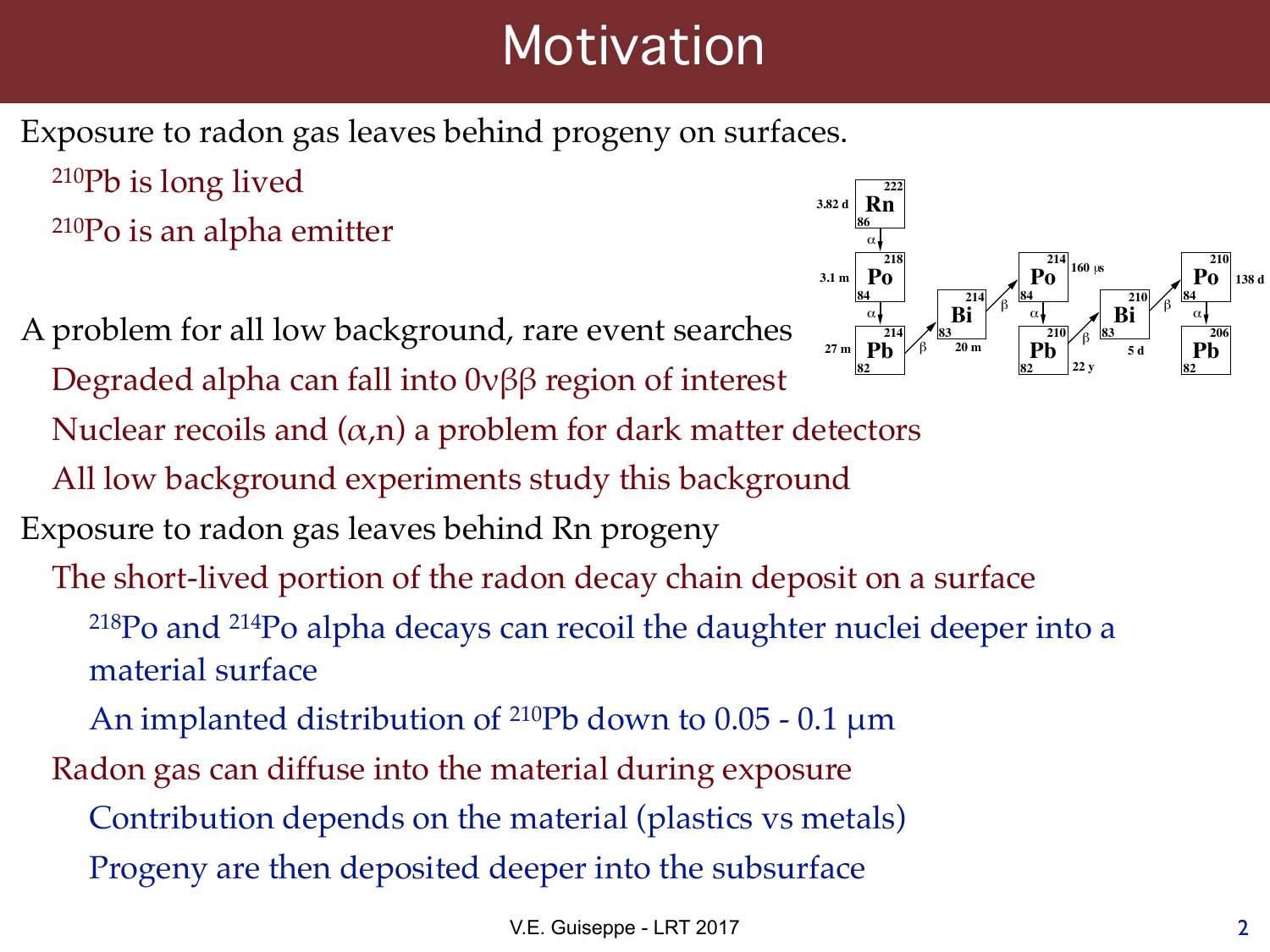### **Motivation**

The deposition of Rn progeny continues to be modeled and studied Evaluation of cleaning and surface removal of Rn progeny is on going

Some of the past LRT proceedings articles that focus solely on deposition or removal of Rn progeny

LRT 2015

M. Bruemmer et al AIP Conf. Proc 1672, 140005 (2015) K. Kobayashi AIP Conf. Proc 1672, 050003 (2015)

G. Zuzel et al AIP Conf. Proc 1672, 150002 (2015)

LRT 2013

R. W. Schnee et al. AIP Conf. Proc 1549, 128 (2013) C. Jillings AIP Conf. Proc 1549, 86 (2013) LRT 2010

V. E. Guiseppe et al. AIP Conf. Proc 1338, 95 (2011) M. Wójcik et al. AIP Conf. Proc 1338, 224 (2011) LRT 2006

M. Wójcik et al AIP Conf. Proc 897, 53 (2007)

LRT 2004

M. Leung AIP Conf. Proc 785, 184 (2005)

… and more studies published elsewhere or in experiment overview papers

L. Pattavina AIP Conf. Proc 1549, 82 (2013) G. Perumpilly et al. AIP Conf. Proc 1549, 239 (2013)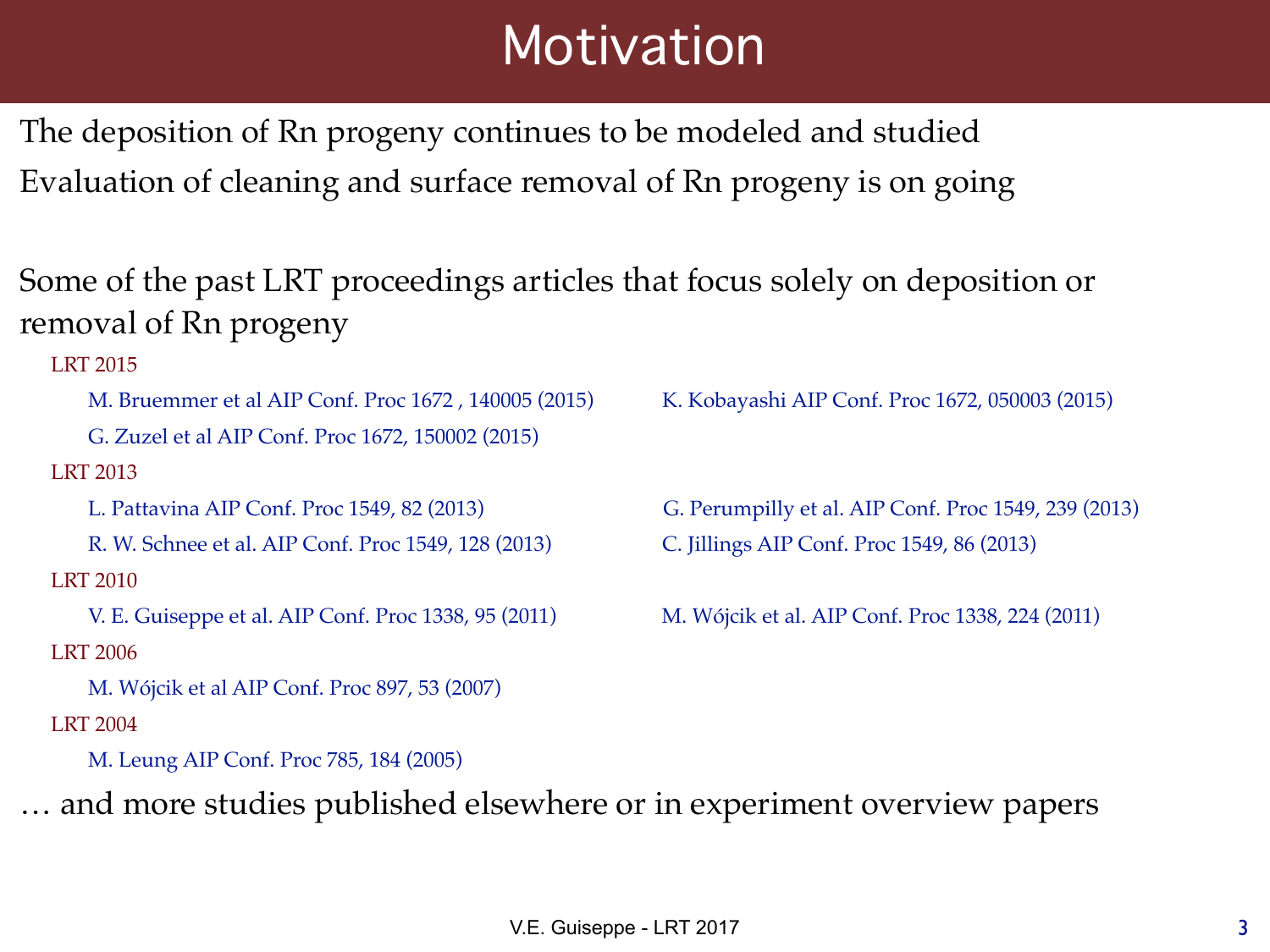# Po Cleaning

Findings from studies evaluating cleaning and surface removal techniques: Pb and Bi generally removed easily using a variety of standard methods Po has been more difficult to remove - more aggressive techniques recommended

Next generation experiments will have more parts with greater surface contamination control requirements.

Cleaning requirements and considerations:

- Efficient in removing Rn progeny, specifically 210Po
- Quantities and purity of chemicals needed
- Chemical waste
- Generation of chemical fumes
- Underground operation limitations
- Number of parts and process automation
- Maintain dimensional and mechanical tolerances



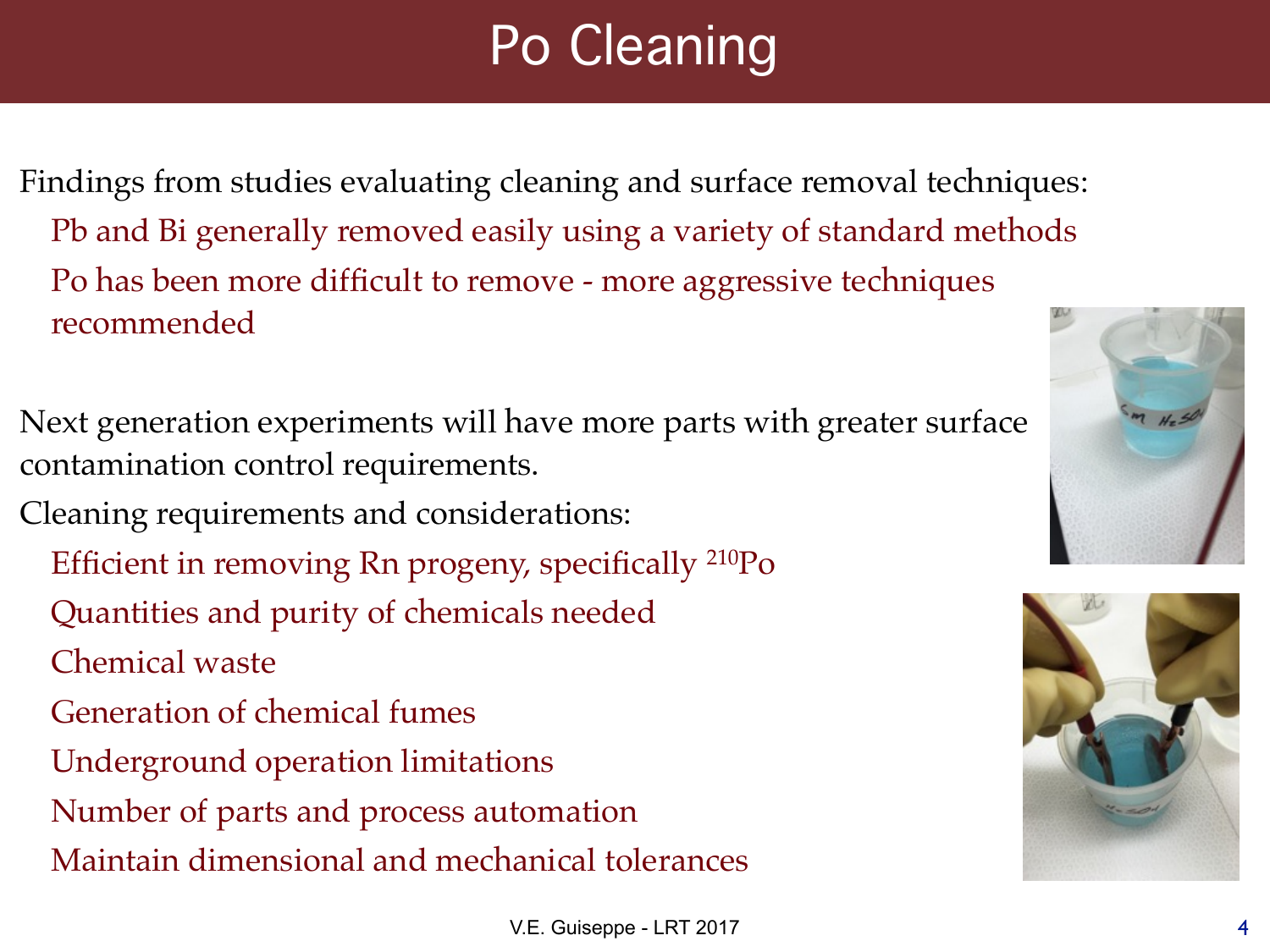# Po Surface Location

If 210Po resides directly on a surface, the emitted alpha would be detected at its full energy

For Rn-exposed surfaces, the alpha energy is degraded due to:

Surface roughness affects the amount of degradation due to the extra material an alpha must penetrate

Bulk or diffused contamination

Stainless steel example

Simulation includes an effective roughness parameter (red) and deeper (green) contributions



The range of a 5 MeV alpha is  $\sim$ 20  $\mu$ m in metals

You would expect that cleaning of surfaces would easily remove the majority of Po atoms implanted within  $0.05$  -  $0.1 \mu m$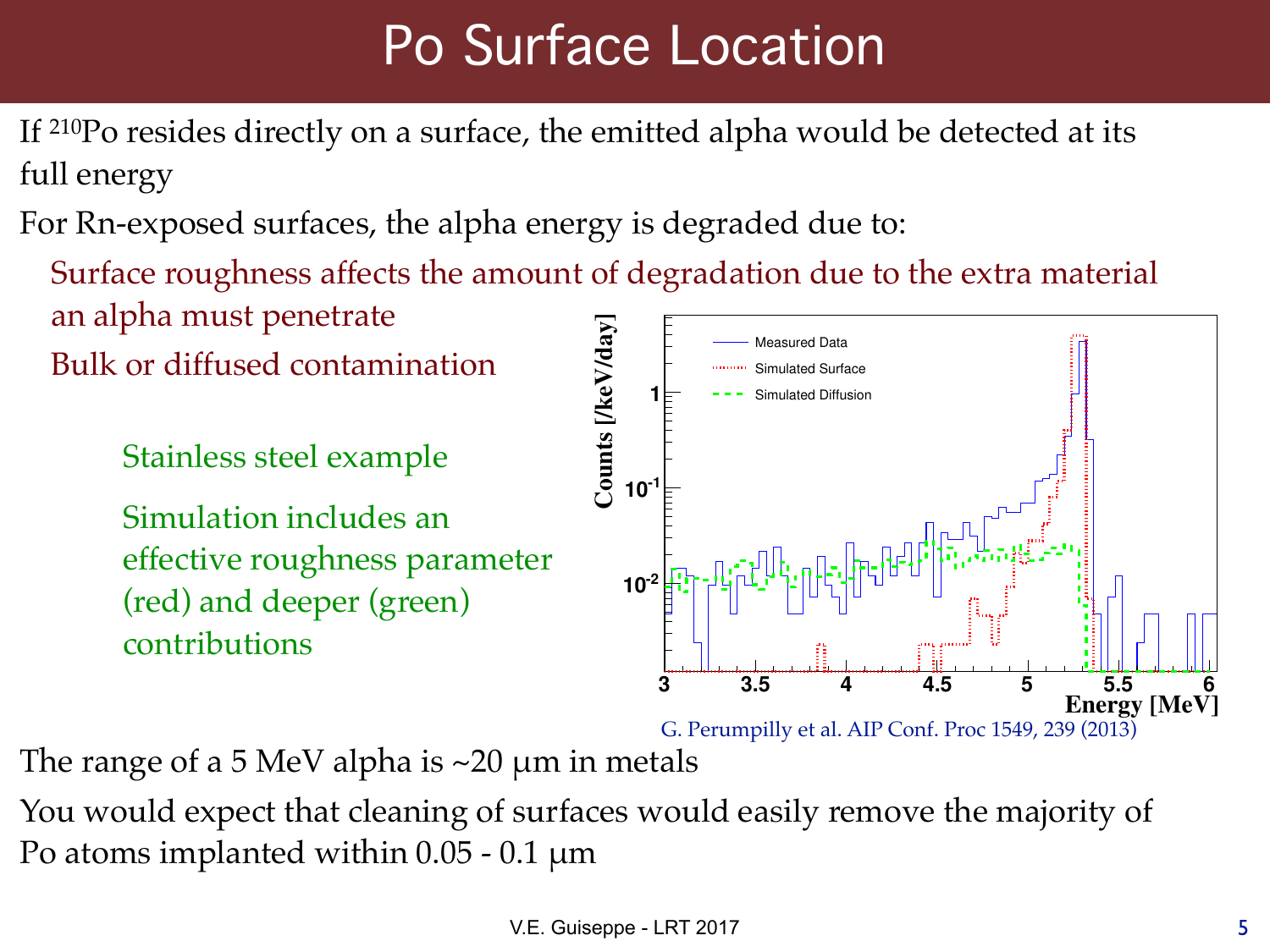## Po Removal Techniques

Surface cleaning techniques have been evaluated with varying results

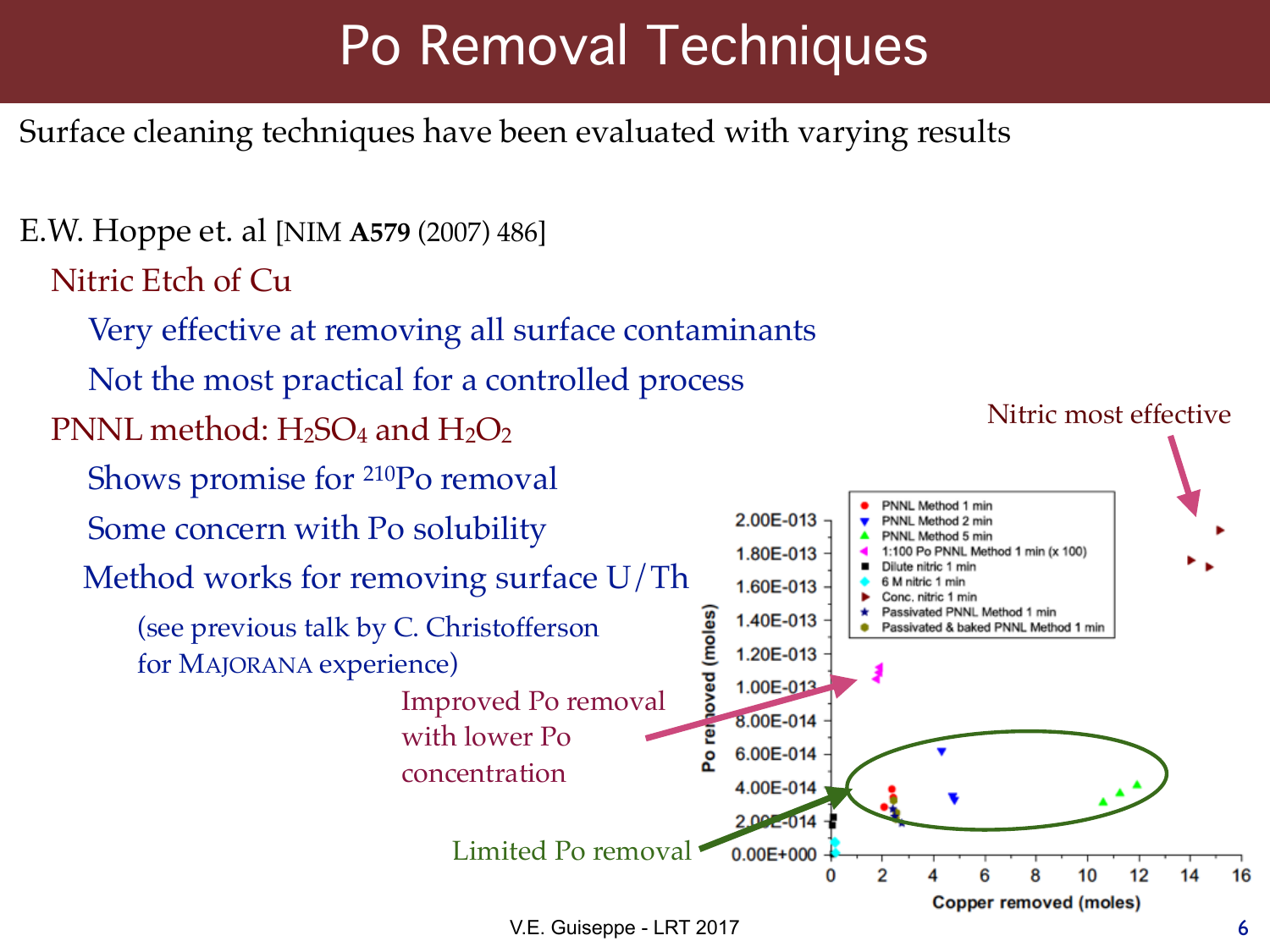### Po Removal Techniques

G. Zuzel *et al.* [AIP Conf. Proc. **1672** (2015) 150002] + several other papers

Etching: Cu by PNNL method; Steel by  $HNO<sub>3</sub>+HF$ ; Ge by CP4

Greater reduction of Po in Steel and Ge than in Cu

Electropolishing: Cu: H<sub>3</sub>PO<sub>4</sub> + 1-butanol +  $\Delta V$ ; Steel H<sub>3</sub>PO<sub>4</sub> + H<sub>2</sub>SO<sub>4</sub> + CrO<sub>3</sub> +  $\Delta V$ 

More efficient reduction, especially for Po

| <b>Isotope</b>      | Activity reduction factors after etching / electro-polishing |                        |           |      |
|---------------------|--------------------------------------------------------------|------------------------|-----------|------|
|                     | Copper                                                       | <b>Stainless steel</b> | Germanium |      |
|                     |                                                              |                        | NPGe      | HPGe |
| $^{210}\mathrm{Pb}$ | 50/300                                                       | 100 / 400              | 100       | 700  |
| $^{210}$ Bi         | 50/300                                                       | 100 / 800              | 400       | 800  |
| $^{210}Po$          | 400                                                          | 20 / 700               | 1000      | 100  |

R. Schnee et al [AIP Conf. Proc. **1549** (2013) 128] Electropolishing steel:  $H_3PO_4 + H_2SO_4 \omega$  2.4 V

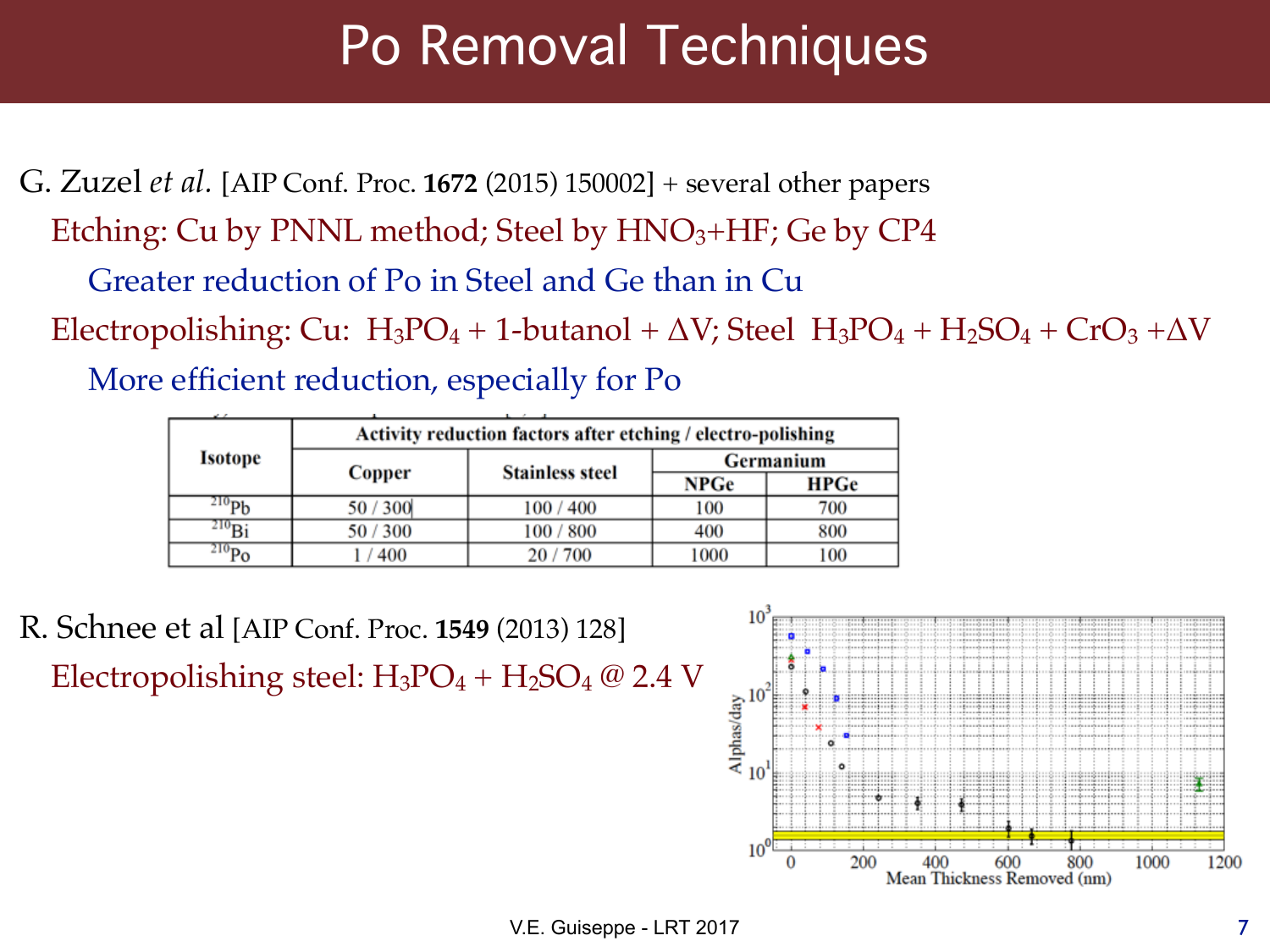## Po Chemical Behavior

*Why the mixed results for surface 210Po removal?*

All methods use an acidic solution

Po (neutral) can exist in solution over the entire pH range

But, Po can redeposit or plate-out on the sample

At low pH, Po can exist in a stable ion state

Favors staying in solution

Forced through applying an oxidation potential or an oxidizing agent

#### Standard electrode potential of Po in acid solution

#### 13 V The  $Po^{4+}$  state is expected to be the most stable in solution  $1.51V$  $-1V$  $0.37V$  $1.1V$  $Po^{2+}$  \_\_\_\_\_\_\_\_  $Po^{4+} (PoO_2)$  \_\_\_\_\_\_\_\_\_\_  $Po^{6+} (PoO_3)$ — Po –  $H_2P_0$  -[Chem. Res. Toxicol., 2012, 25 (8), pp 1551–1564] $0.73$  V V.E. Guiseppe - LRT 2017 8

#### Po Pourbaix Diagram

![](_page_7_Figure_11.jpeg)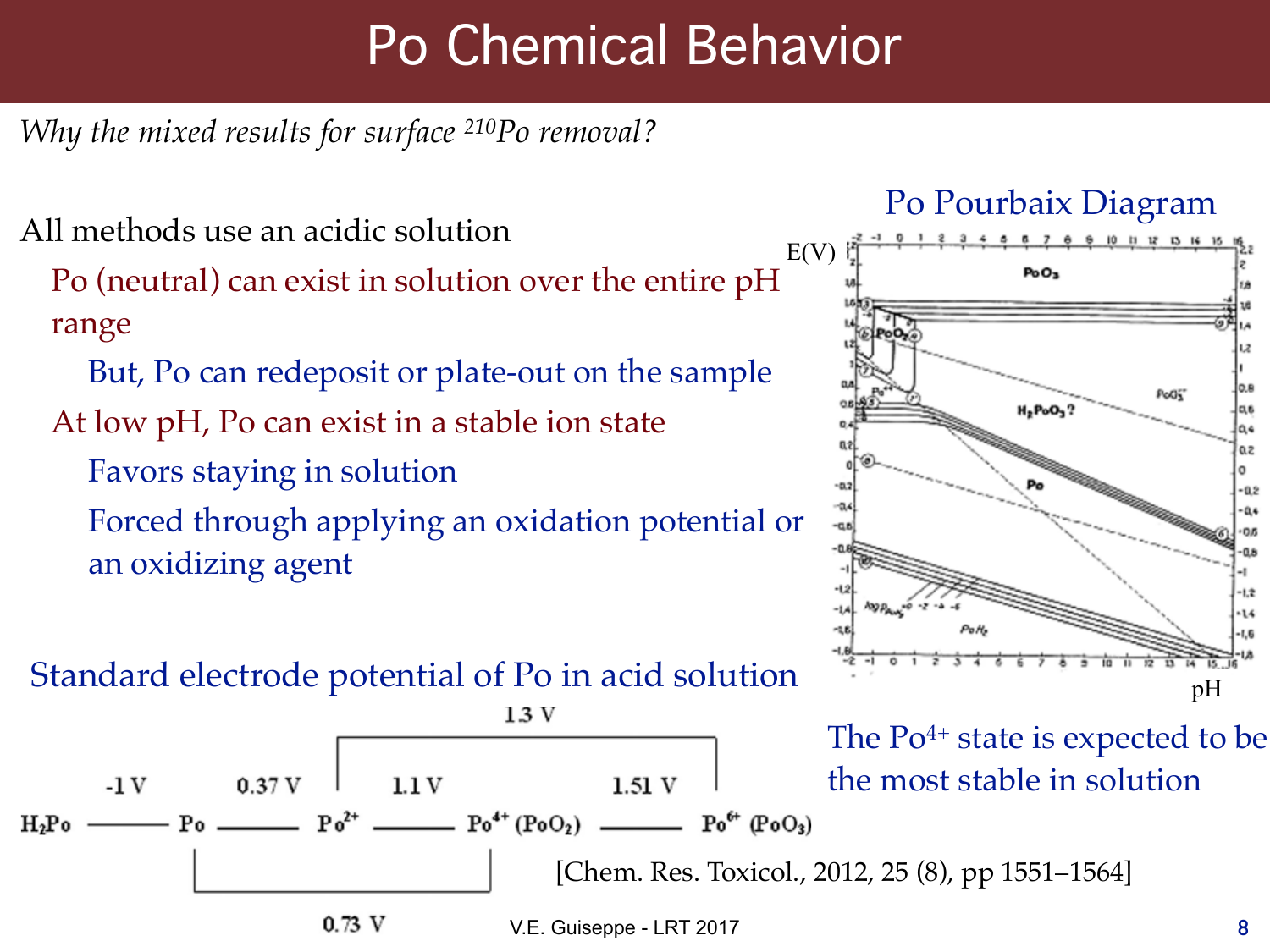### Po Behavior

*The presence of an acidic solution is only the start.*

Requirements to keep Po off the sample surface:

- Force Po into an ion state through oxidation, favorably Po<sup>4+</sup>
- Sufficient solubility for the Po ions
- Stability of ion state hinders redeposition
- The substrate atoms (e.g. Cu) is being oxidized as well
	- Now there could be competition for the oxidizer (by applied potential or solution chemistry)

The kinetics of oxidation may be different between Po and the substrate atoms **Sufficient exposure to the oxidizer may be the determining factor of effective Po removal**

Greater exposure can be accomplished several ways:

Agitation to make use of the full volume of solution, greater concentrations of the oxidizing agent, longer time, larger volumes of solution, etc.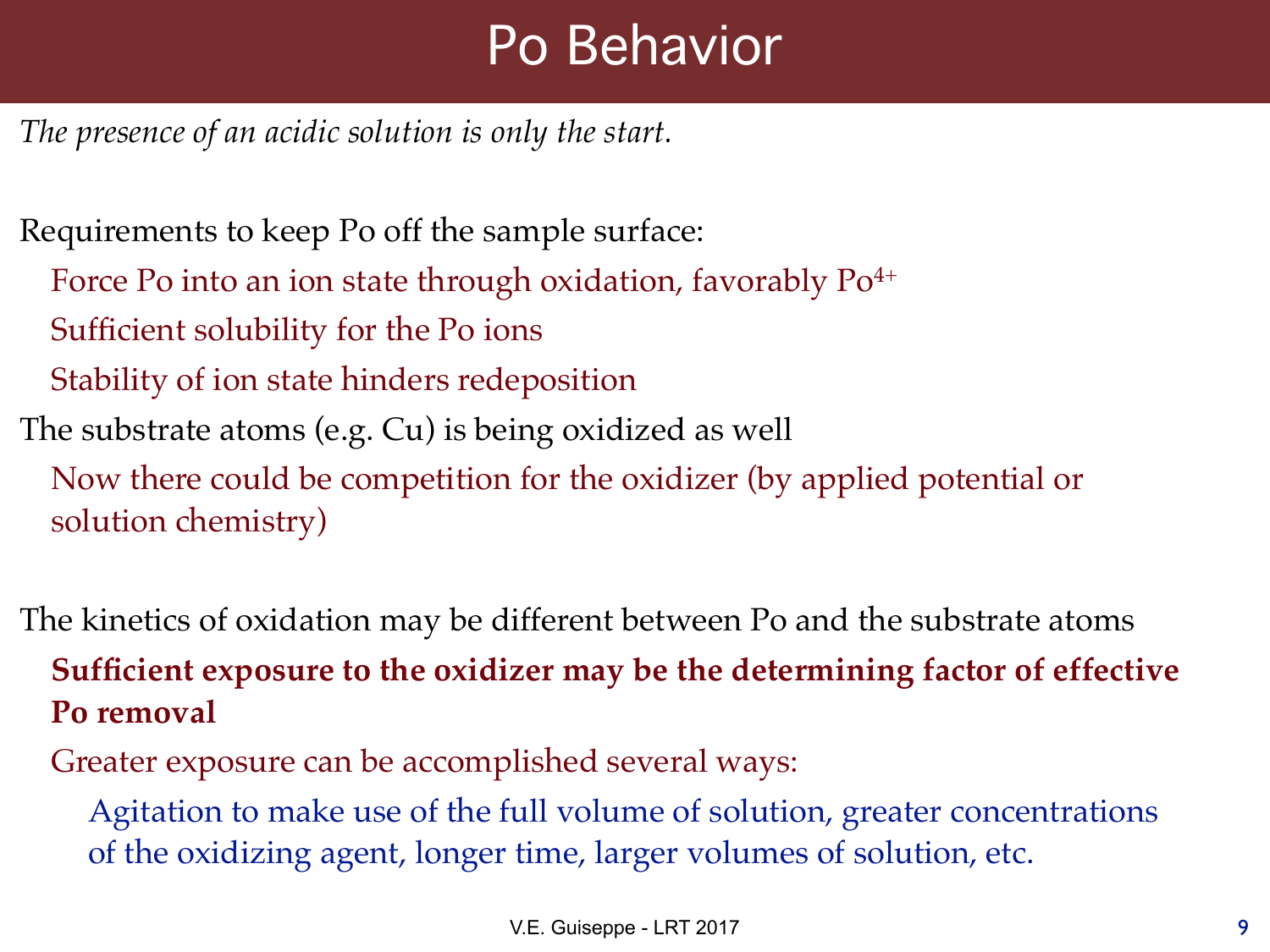### Po Behavior

*Why the mixed results for surface 210Po removal?*

Concentrated Nitric acid works well Aggressive on all metals Large amount of material removal

Electropolishing works well Aggressive acids Applied oxidizing potential Large amount of material removal

PNNL method: acidified  $H_2O_2$  solution The  $H_2O_2$  is the oxidizing agent Modest material removal - important for tight dimensional tolerances on small parts

Range of starting Po surface concentration by over a factor of 10 (0.2 - 3 cpm)

Activity generated by:

- electrodeposition of 209Po
- Exposure to Rn gas to deposit progeny and build-up 210Po

General conclusion is that higher Po surface activity requires more aggressive cleaning

Mixed results reinforce the role played by kinetics and competing ion concentration or solubility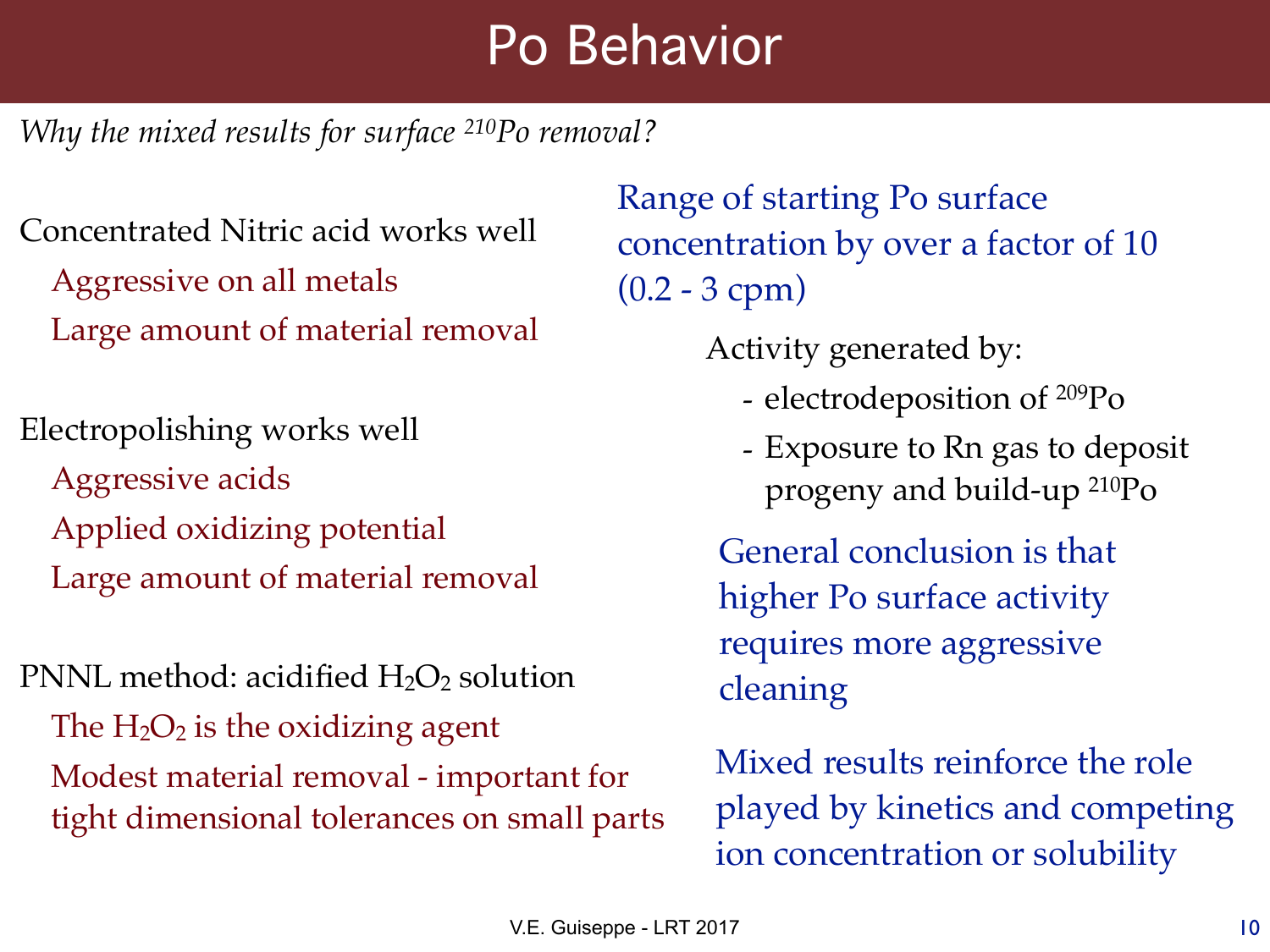### Po Removal Stud

Focus on removal of 210Po from Cu

210Pb and 210Bi removal well demonstrated

Cu samples

50-mm diameter, 0.5 mm-thick Cu foil disks

Exposed to a 100 kBq radon source for  $\sim$  1 month

Achieved an alpha count rate of 300 counts/day

Alpha Detector

Alpha spectrometer with an ion-implanted silicon detector.

Samples counted before and after treatment

Background of 6 counts/day

Goals:

Study a combination of oxidizing methods Increased hydrogen peroxide concentration Apply a cell potential in solutions Vary the pH

![](_page_10_Picture_14.jpeg)

![](_page_10_Picture_15.jpeg)

![](_page_10_Picture_16.jpeg)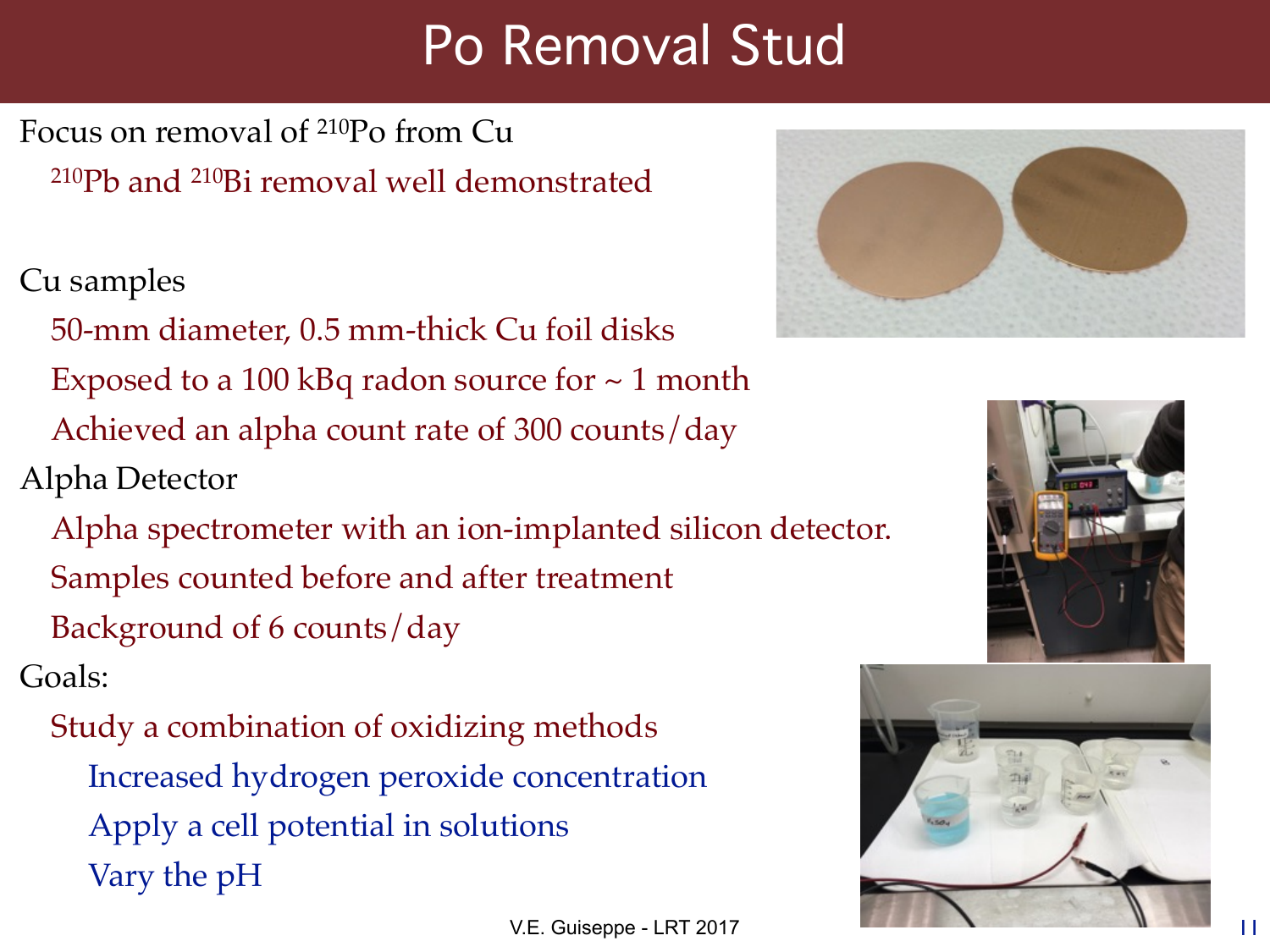- PNNL chemical solution
- Samples agitated during the etch
- 100 ml solutions (one exception)
- Fraction Po removed Fraction Po removed Adjusted the etching time and  $H<sub>2</sub>O<sub>2</sub>$  concentration (the exposure to the oxidizing agent)
- General trend in surface Po removal independant of  $H_2O_2$ concentration

![](_page_11_Figure_6.jpeg)

Should not generalize that the removal of Po achieved after sufficient depth of Cu removed

- The implanted Po should exist  $< 0.05 \mu m$  of depth
- It's *not* the etch depth that alone determines the efficiency to remove Po

V.E. Guiseppe - LRT 2017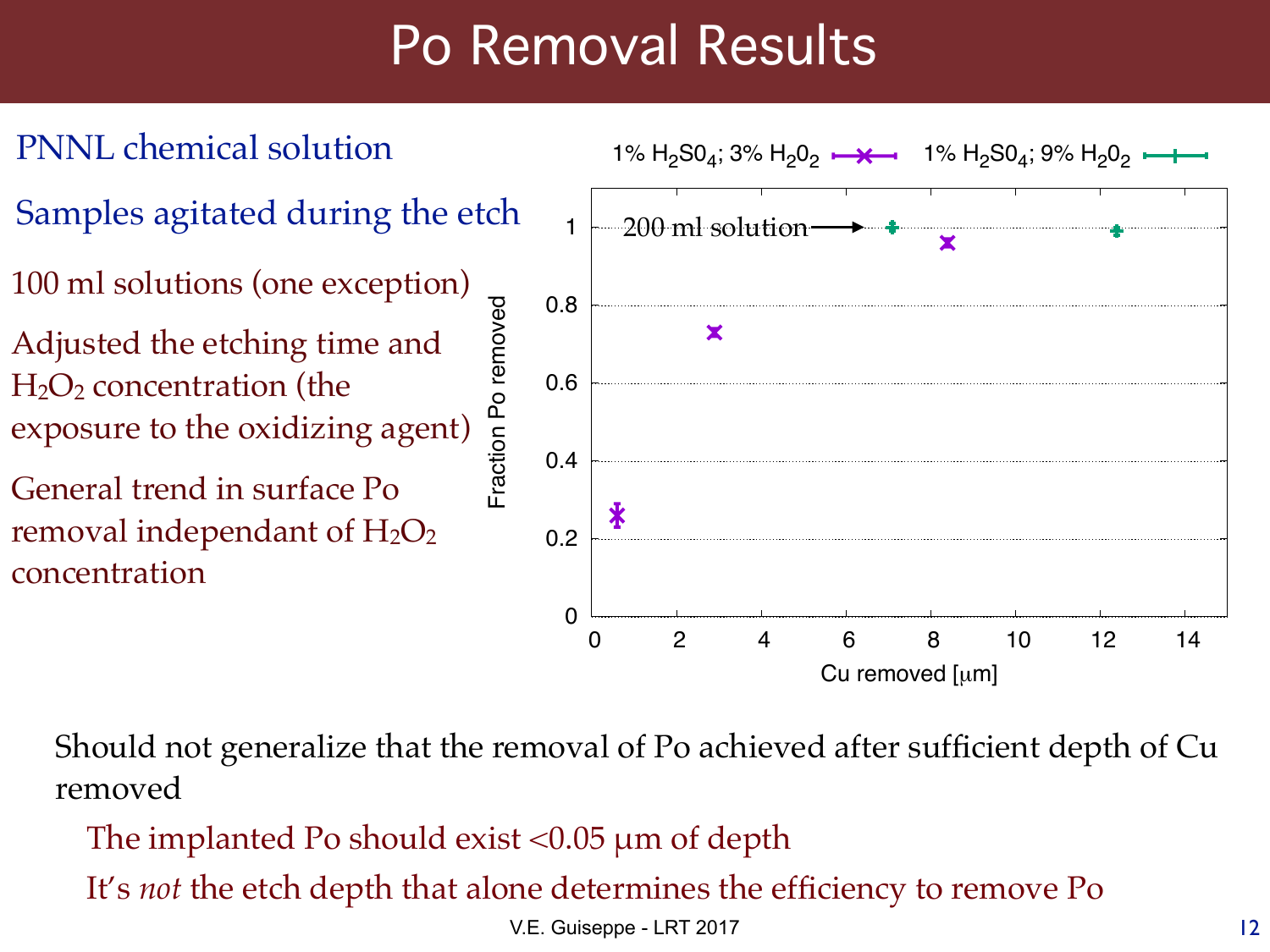![](_page_12_Figure_1.jpeg)

Though the general trend is to improve Po removal, there exists some variability when only plotting against exposure

Next, look at initial Po surface concentration for effective treatments

(where  $> 2$  um Cu removed)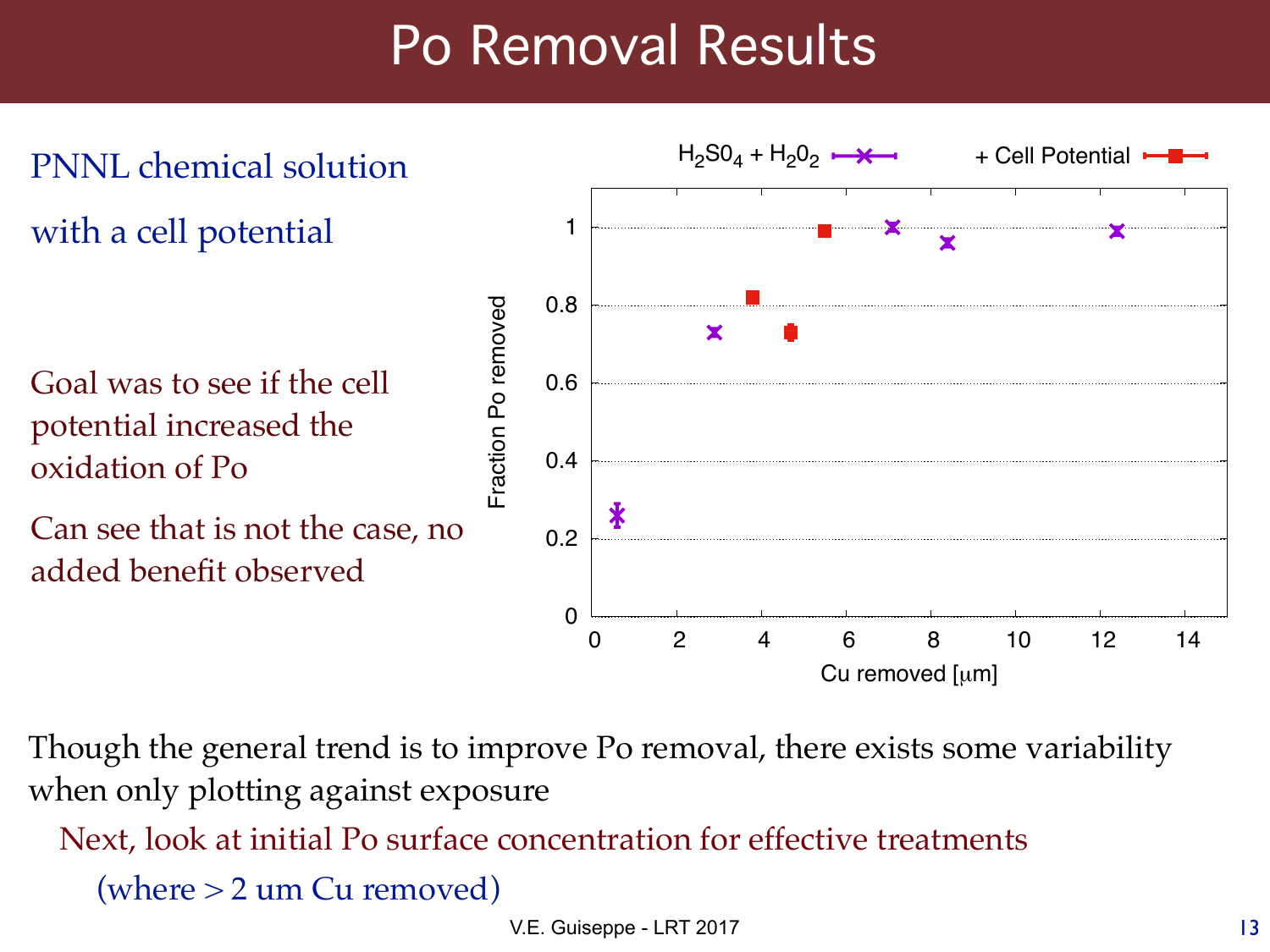### PNNL chemical solution

- Reduction as a function of initial Po activity
- Lower Po concentration generally improves Po removal
- Noted sample did have deep Cu etch suggesting greater solution exposure

![](_page_13_Figure_5.jpeg)

Suggests the concentration of Po on the surface relates to exposure required in solution

When the exposure to the oxidizing agent was increased, the Po removal was optimized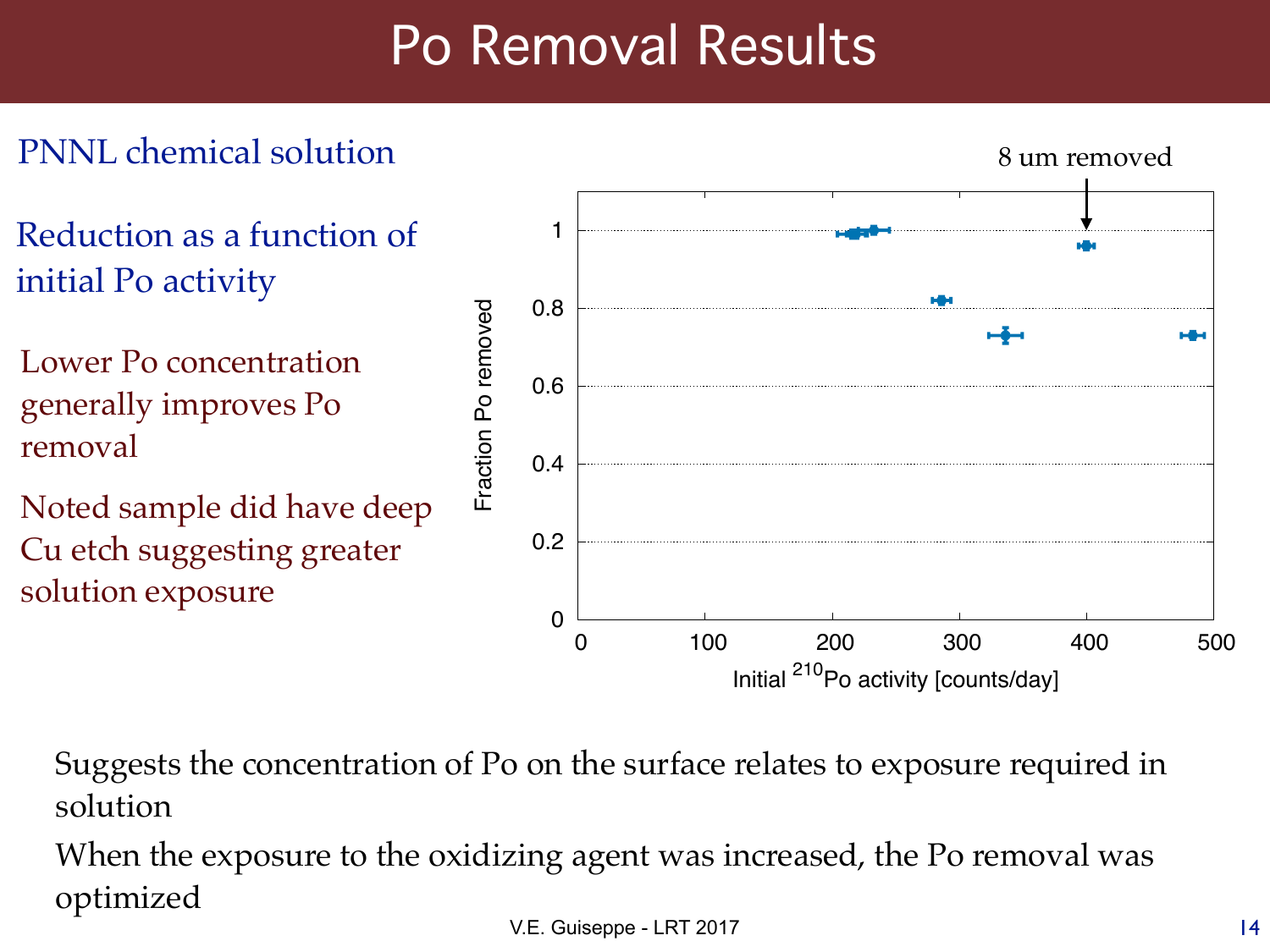![](_page_14_Figure_1.jpeg)